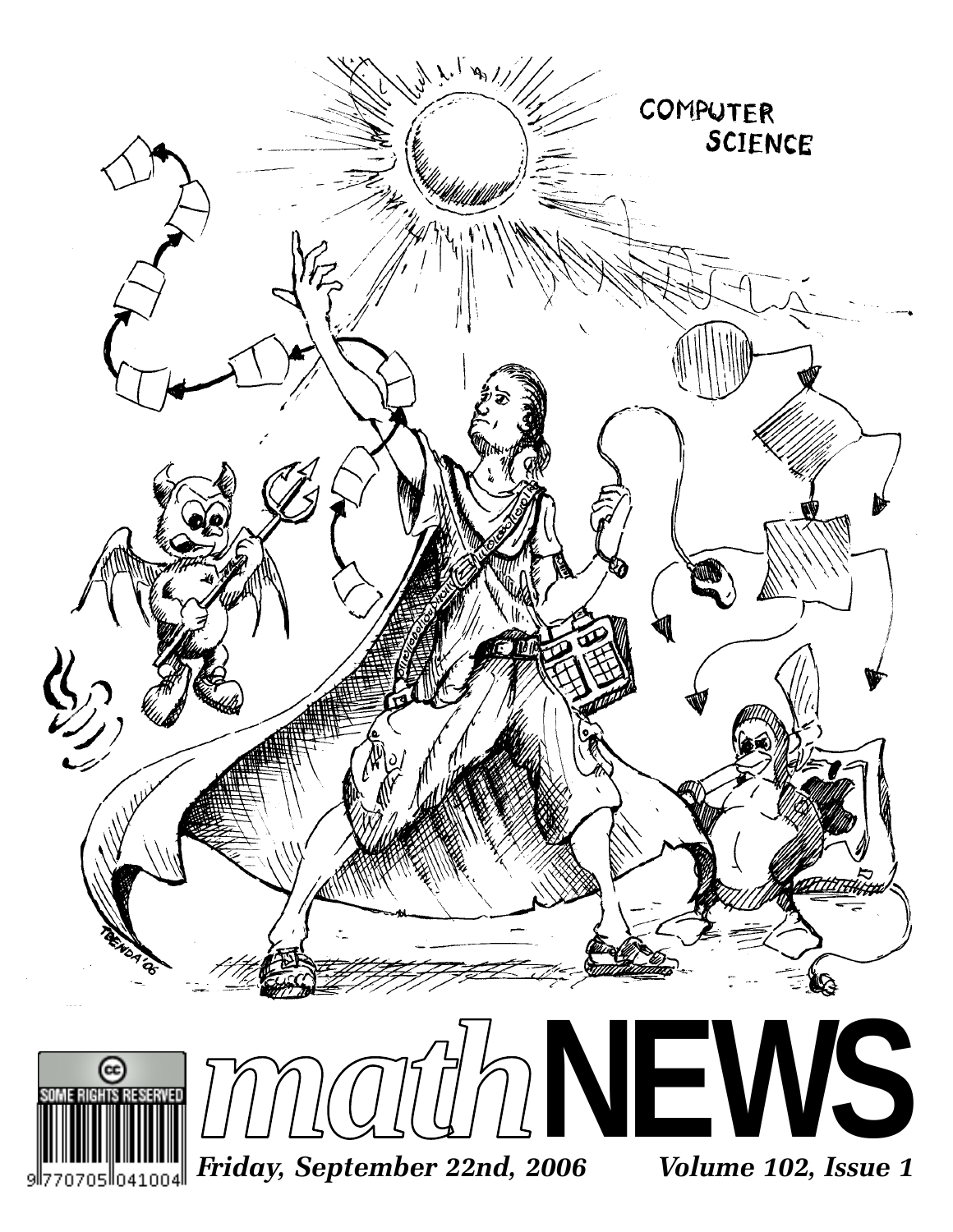### *look***AHEAD**

| Issue #1 digs out a jacket<br>Production Night #2<br>6:30PM, MC 3038<br>Issue #2 rakes some leaves<br>Cove Night |
|------------------------------------------------------------------------------------------------------------------|
|                                                                                                                  |
|                                                                                                                  |
|                                                                                                                  |
|                                                                                                                  |
|                                                                                                                  |
|                                                                                                                  |
|                                                                                                                  |
| 8:00PM, Campus Cove (SLC Basement)                                                                               |
| <b>Games Night</b>                                                                                               |
| Come to the Comfy for Fun & Games                                                                                |
| Movie Nights                                                                                                     |
| Sin City & V for Vendetta next week!                                                                             |
|                                                                                                                  |
| Last Day for Refunds                                                                                             |
| Dig It                                                                                                           |
| Come celebrate the glory of the B2 Green                                                                         |
| Feds Clubs Days                                                                                                  |
|                                                                                                                  |
| Batman Movie Marathon in Comfy                                                                                   |
| <b>Co-op and Career Services</b>                                                                                 |
| First Set of Jobs Up on JobMine                                                                                  |
| <b>Employer Evaluations Due</b>                                                                                  |
| Volunteer Fair                                                                                                   |
| 11:00AM, SLC Great Hall                                                                                          |
| On-Campus Part-Time Job Fair                                                                                     |
| 11:00AM, SLC Great Hall                                                                                          |
| Career Fair                                                                                                      |
| 10:00AM, RIM Park                                                                                                |
| Work Reports Returned                                                                                            |
|                                                                                                                  |
| Course Add Deadline                                                                                              |
| Course Drop Deadline                                                                                             |
| Last Day for 100% Refund                                                                                         |
| WD - Withdrawal Period Begins                                                                                    |
|                                                                                                                  |
| Hug an Editor Day                                                                                                |
| It's his birthday and she doesn't mind                                                                           |
| them                                                                                                             |
| Waterloo Programming Contests -- MC2061                                                                          |
| Homecoming 2006                                                                                                  |
| http://homecoming.uwaterloo.ca                                                                                   |
| ISSN 0705-0410                                                                                                   |
|                                                                                                                  |

*math*NEWS is normally a fortnightly publication funded by and responsible to the undergraduate math students of the University of Waterloo, as represented by the Mathematics Society of the University of Waterloo, hereafter referred to as MathSoc. *math*NEWS is editorially independent of MathSoc. Content is the responsibility of the *math*NEWS editors; however, any opinions expressed herein are those of the authors and not necessarily those of MathSoc or *math*NEWS. Current and back issues of *math*NEWS are available electronically via the World Wide Web at http:// www.mathnews.uwaterloo.ca/. Send your correspondence to: *math*NEWS, MC3046, University of Waterloo, 200 University Ave. W., Waterloo, Ontario, Canada, N2L 3G1, or to userid mathnews@student.math.uwaterloo.ca on the Internet.

This work is licensed under the Creative Commons Attribution-NonCommercial-NoDerivs License. To view a copy of this license, visit http:/ /creativecommons.org/licenses/by-nc-nd/2.0/ca/ or send a letter to Creative Commons, 559 Nathan Abbott Way, Stanford, California 94305, USA. Terms may be renegotiated by contacting the editor(s). Fruit and vegetable: Eric Logan and Jenn Smith



*Come out and listen!*

The Pure Math Club is giving a new series of seminars this term on all things math. Talks will be given by professors, professionals, and other providers of math knowledge.

The first such talk happened last night, but we can't tell you how it was, since it won't happen for another 3 days. But we can say that Ian Vanderburg was terrific, without loss of generality.

Every Thursday you will hopefully see signs around the MC reminding you to come out on Thursday nights and be enlightened, or just confused and impressed!

### **Write for** *math***NEWS!**

#### *It's bloody easy*

You may have noticed that this rag is full of articles. Since the editorial staff don't generate material by posterior extraction, we rely on submissions of readers like you.

We're not particularly choosy here at *math*NEWS. In fact, if you were to send us something, your chances of getting it printed are pretty good. Our criteria for publishing material are pretty simple: your article should be informative, interesting, insightful or funny. Long, rambling, pointless material is out. So are injokes, rants, and flamebait (no lawsuits, please).

If you have a modicum of writing skill, feel free to submit. You have many options:

- Write it down on some paper and shove it in the BLACK BOX, conveniently located on the 3rd floor of the MC between the C&D and the Comfy Lounge. If you type up your article and print it off and then put it in there, we will be very upset, because you should...
- Email it to mathnews@student.math.uwaterloo.ca with the word "article" in the subject line. Alternatively, you can...
- Drop by Production Night! Write an article, and while you're there, help us with the proofreading and editing of the issue. All are welcome! We might even feed you. The date of the next production night is given in the *look*AHEAD of every issue.

See, isn't that simple? Perhaps you're the next great Hemingway, Atwood, or Davies, just waiting to be discovered. Submissions for a particular issue are due by 6:30PM on Production Nights. Submit, submit, submit!

### **Midnight Capture the Flag**

*This time, we learned to read a calendar*

Those wishing to play Midnight Capture the Flag in the MC should come to the Comfy Lounge (MC3001) September **24th** at 11:59PM.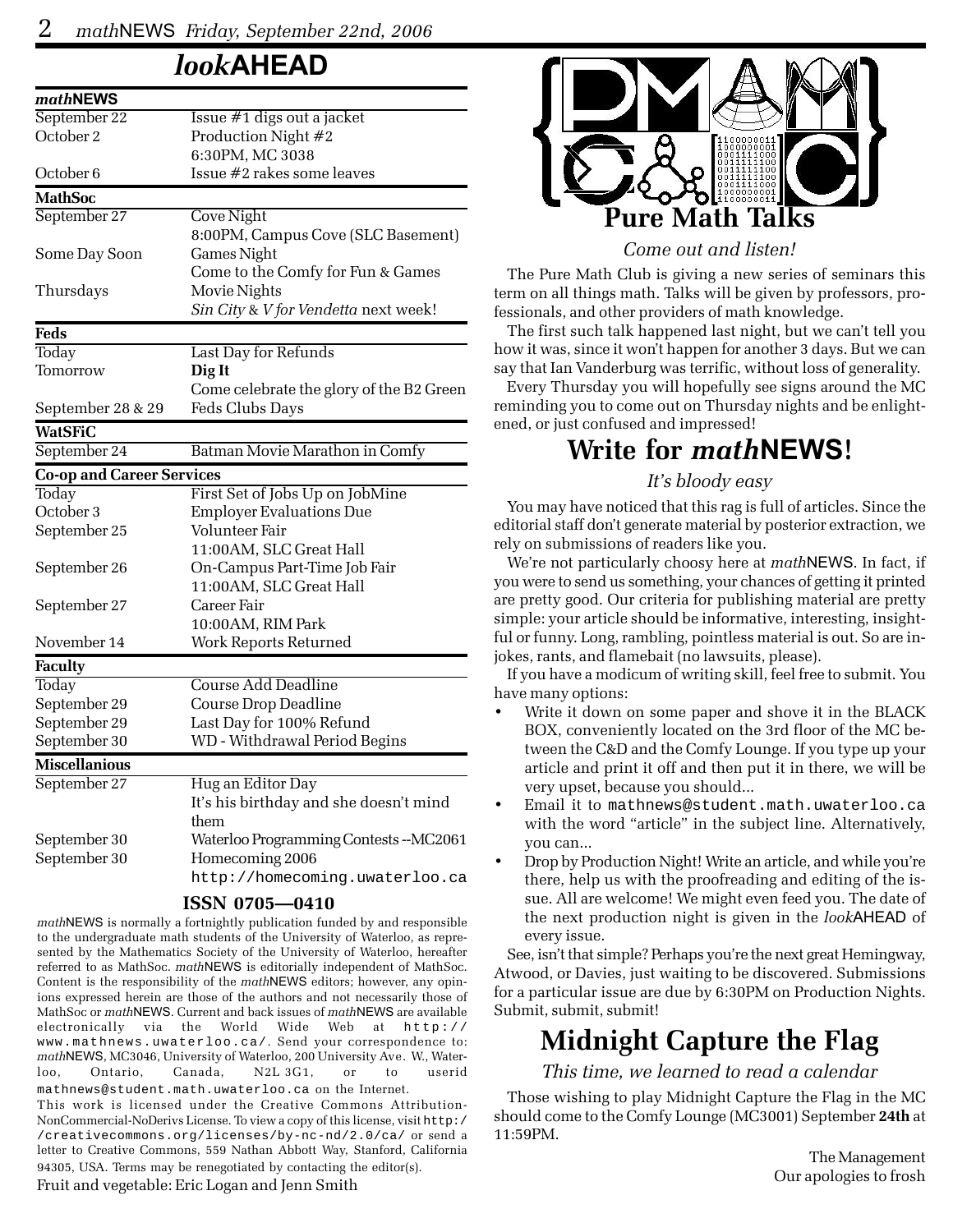### **Prez Sez**

Well, September rolls around again, and so begins a new academic term. Campus is busier than ever and we all get to enjoy a few more weeks of pleasant weather before things return to normalcy…cold. The beginning of term is also time for MathSoc elections.

By the time this issue is released, First Year Class Representative Elections will be completed. If you didn't manage to get elected to one of these positions and you are still interested in sitting on MathSoc Council, you should keep an eye out for the opening of First Year Representative-At-Large nominations. They should be open shortly.

Upper Year Program Representative Elections will be closing this coming Monday, September 25. It's usually pretty easy to become such a rep. There are nomination forms available in the black box just outside the MathSoc Office (MC 3038). All you need are 5 people from your program who are on campus this term to nominate you. There are presently many positions available on Council in each program, so I encourage people to get themselves nominated. If you have any questions about what is involved, e-mail me at the address provided below.

Aside from that, I want to encourage Math students to go to Cove Night next week. The details are available elsewhere in this issue. It should be a whole lot of fun; I'll be there, and more importantly, there will be free food and gaming. If you have friends in other faculties that want to come, they can get in for only \$5 still a great deal.

There isn't much else for me to say just yet, but I do want to encourage students to use me as a resource. If you have any questions about MathSoc (and its clubs, activities, or services) or the faculty in general, or want to know how MathSoc can help you do things around the faculty and campus, e-mail me. I might be able to help.

> Andrew Fransen MathSoc President, Fall 2006 prez@mathsoc.uwaterloo.ca

### **VPF Sez**

Hello, math students. My name is Nicole LeBlanc and this space of *math*NEWS is mine for the taking.

According to www.thefreedictionary.com, "interesting" means arousing or holding the attention; absorbing. WOW! So many things come to mind that could be classified as interesting… It is now my goal to arouse or hold your attention at least once this term. How do you hold the attention of a mathie? Is it even possible? I like trying to accomplish the impossible!

Well, it's now time for FREE pizza. If you like FREE pizza, you should come out to *math*NEWS production nights in the future. FREE pizza is always a good thing. How many times can I write "FREE pizza" before everyone gets sick of reading about FREE pizza?

If you have any questions (money related or not) or want to tell me something interesting, please e-mail me at vpf@mathsoc.uwaterloo.ca. Or please feel free to stop by the Exec office (MC 3039) and we can chat about money or about anything else.

> Nicole LeBlanc MathSoc Vice President Finances, Fall 2006 vpf@mathsoc.uwaterloo.ca

### **VPAS Says!**

*...and minions listen*

Hello, Math Students!

For those of you who do not yet know me, I'm the crazy fellow with the pink hair that hangs out in MC 3039 most of the time. Oddly enough, I'm also the Vice President of Activities & Services for MathSoc this term, which at least mostly explains why I'm writing this article. As VPAS, I am in charge of making sure you get some fun, non-educational activities to take your mind off your courses every once in a while and that you have services to help you when you are working (like 5 cent photocopying, 10 cent printing in the MathSoc office, and calculator stickers to make sure you're not writing your midterms without them, MC3038).

This term you can look forward to movie nights every Thursday with free movies in the Comfy, games night, drop by the Comfy for board games, Cove Night, Wednesday at the Campus Cove, Pints With Profs, Name That Tune, and many others. If you're interested in helping run some events or volunteering, drop by and say hi. I'll be happy to show you around and explain things. And if you aren't, show up for some of our social events. Everyone needs some time for not-school. Hope to see you all soon :).

Alex McCausland

 MathSoc Vice President Activities & Services, Fall 2006 vpas@mathsoc.uwaterloo.ca

### **BarCamp Waterloo**

Jesse Rodgers, Manager of UW Web Communications, has organized BarCampWaterloo, an event intended to strengthen the connection between members of the Waterloo community who share an interest in web technology. This attendee-driven event consists primarily of presentations on a range of topics: self-created web applications, personal co-op experiences at high tech companies, working with other media, small business employers' perspectives.

This event takes place in the Tatham Centre on Friday, September 29, from 2:00 p.m. until 7:00 p.m.

If you are wish to attend the event but cannot, please sign up indicating that you will be unable to attend. With enough interest, BarCampWaterloo could become a regular term event.

For more information, please visit http://barcamp.org/ BarCampWaterloo

### **Volunteer Fair**

Career Services has organized an event at which students can meet representatives from a variety of agencies to learn about volunteer opportunities. These agencies operate in many different areas, including working with children, aiding seniors, caring for people with health issues, and organizing arts events. Interested students can choose to volunteer in any of these areas. Volunteers will gain practical experience, as well as learn and develop skills while staying connected with the community.

The volunteer fair will take place in the Great Hall of the Student Life Centre on Monday September 25, from 11:00 a.m. to 3:00 p.m.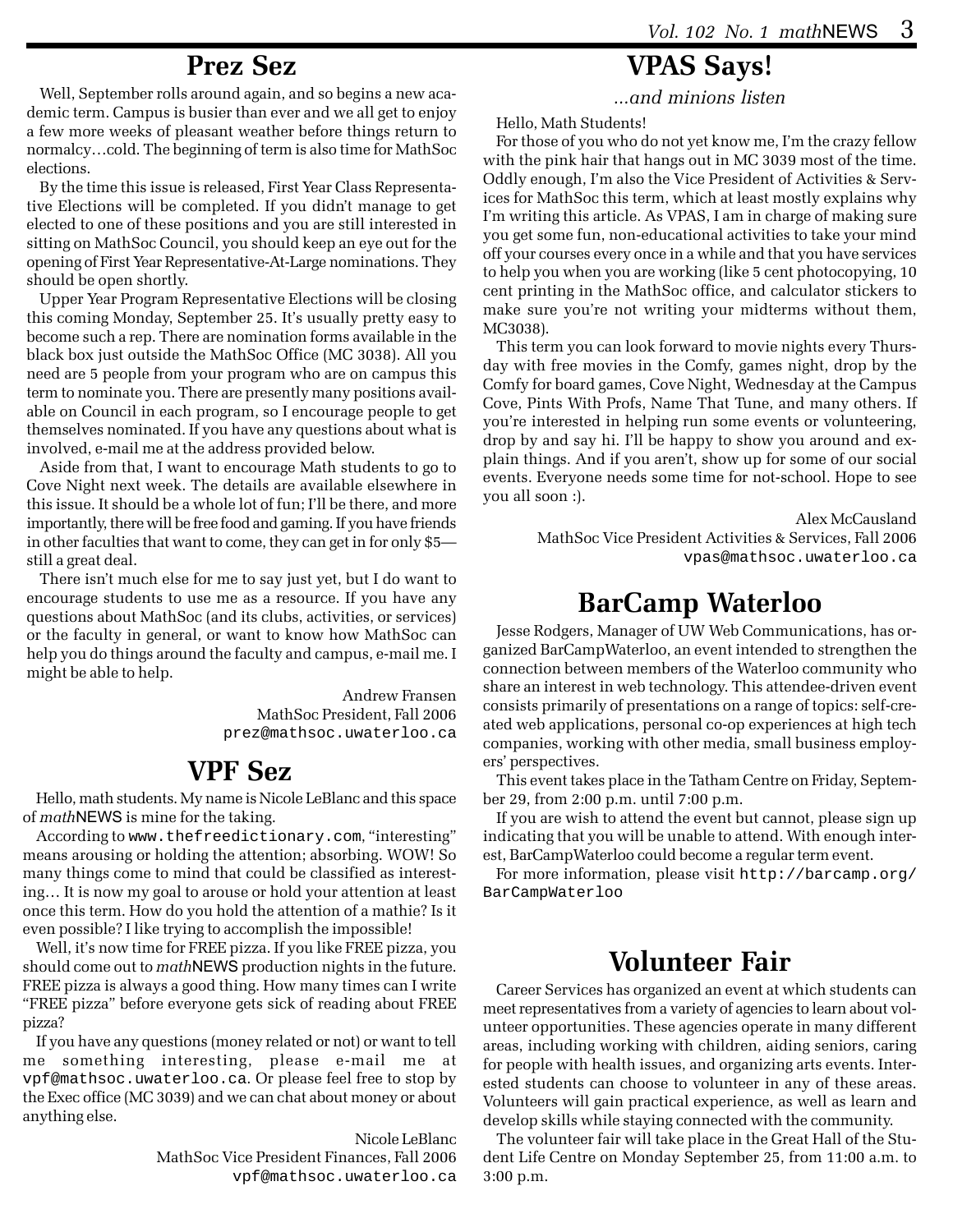### **How To Stay Awake on Co-op Terms**

I am currently in the same plight as thousands of other co-ops. My boss has disappeared in meetings all day and I have no work to do. So to keep myself busy I have decided to record what I believe to be the top 10 things to do to keep oneself awake at work.

- 1. Read fark.com, slashdot.org and any other news site you can find. Just because you are on work term doesn't mean you don't need to know what is going on in the world.
- 2. Talk to your fellow co-ops. If you are lucky enough to work with other co-ops it is almost a guarantee that they are just as bored as you.
- 3. Read every web comic you can find. Penny-Arcade and Order of the Stick are some of my favourites.
- 4. Research. I know this sounds lame... but you are actually supposed to be learning on co-op.
- 5. Coffee break. It is amazing how easy it is to take 30 minutes to get a cup of coffee.
- 6. Drink lots of water. You can waste lots of time just running back and forth to the washroom every 15 minutes.
- 7. Have long drawn-out e-mail conversations with all your other friends on co-op who are just as bored as you.
- 8. Clean your desk. Contrary to what you believe, a messy cubicle does not make you look busy.
- 9. Stare out the window and long for the freedom that 5pm will bring.
- 10. Write an article for *math*NEWS. It's what I did.

Well I hope these ideas help to beat some of the boring co-op blues. Remember: when in doubt, ask for more work.

RainWater

### *mast***HEAD**

#### *Back in the saddle*

I know I said I was done with *math*NEWS editing when we last talked, but someone twisted my rubber arm and here we are. I'm desperately clinging to my sanity as the days tick by, but I hear that in this job it's really more of a hinderance than anything else.

In that very vein, we asked our production staff "On a scale of 7 to fish, how's the weather today?" Among those present, we gathered the following answers: Joseph (engineer), Robert (The lord; the lord is my cat), Richard (Three minnows), Matthew (Salmon), Derek (3.14mackerel), Nick (Linux with a 70% chance of grease), DanS (7), Michael (glub. glub.), Angelo (It's cold and there are wolves after me), James Simpson (the infinite polynomial), Jordan (thanks for all the fish!), Lukas (better than monsoons), Nicole (Canadian GAAP), Natalie (boobs!), Alex (this information will be irrelevant by the time you read this *[He's got a point… — inkEd]*), Andrew (election), Diana (tartar sauce).

As always, mad props to those crazy cats down in Graphics for doing that thing they do, and also to Michelle Kinsella, who is a charming and lovely person.

> Eric (Poutine) Jenn (Ideal sleeping weather, as always)

### **Swag and Free Food**

#### *How*

If you've attended UW for more than a couple of terms then you have at some point probably come across poster advertising talks by Microsoft, or IBM and other such large companies. Often such offerings are coupled with the promise of free food, tshirts, etc. However, these sparse offerings are only the tip of the iceberg.

#### *When and Why*

There are in fact a huge number of these information sessions scheduled regularly Mondays - Thursdays for the next two months. You may balk at the need to donate 1.5 hours of your time in the middle of the evening. However, if you are a co-op student, this will provide you with valuable information about companies which you may be interested in working for as well as putting you into contact with the people who will often be looking at your resume.

#### *Where*

Most info sessions will take place either on the 2<sup>nd</sup> floor of the Tatham Centre. Others will take place at the Davis Centre in the round theatres beside the fish bowl. A small subset will also take place in South Campus Hall. A complete listing of all these info sessions is available on the Career Services website at http:/ /www.cecs.uwaterloo.ca/students/sessions.php.

#### *Most Lucrative Sessions*

Certain companies do, of course, provide better swag at their sessions. My personal favourite is Microsoft which always has a plethora of free t-shirts to hand out and often throws out large quantities of software utilities and games. RIM generally provides a selection of thermos mugs and water bottles. Google regularly provides t-shirts and has lots of free food and is also the only company to provide girls-only sessions.

So if you decide you want to know more about prospective employers for your next co-op term, have no money for food, or just want the free swag, look up the next info session and turn up!

Wooly Logic

### **Microsoft Is Coming!**

There will be a Microsoft Co-op Information Session on Thursday, September 14<sup>th</sup>, 2006 at 7:30pm in the Tatham Centre-TC 2218 A & B.

Pizza will be provided. As well, you can bring your resume and enter to win a Digital Camera!

Learn about co-op opportunities at Microsoft!

Bill

### **Free Game!**

SillySoft is releasing its game *Lux Deluxe* free to all Waterloo mathies! Full details on the offer are here: http:// sillysoft.net/schools/

Lux is a strategy game similar to Risk, with a large variety of settings and maps. The bonus (and reason that they're doing this) is that Lux has an SDK available that you can use to code your own AI and random map generators. Check it out: http:/ /sillysoft.net/sdk/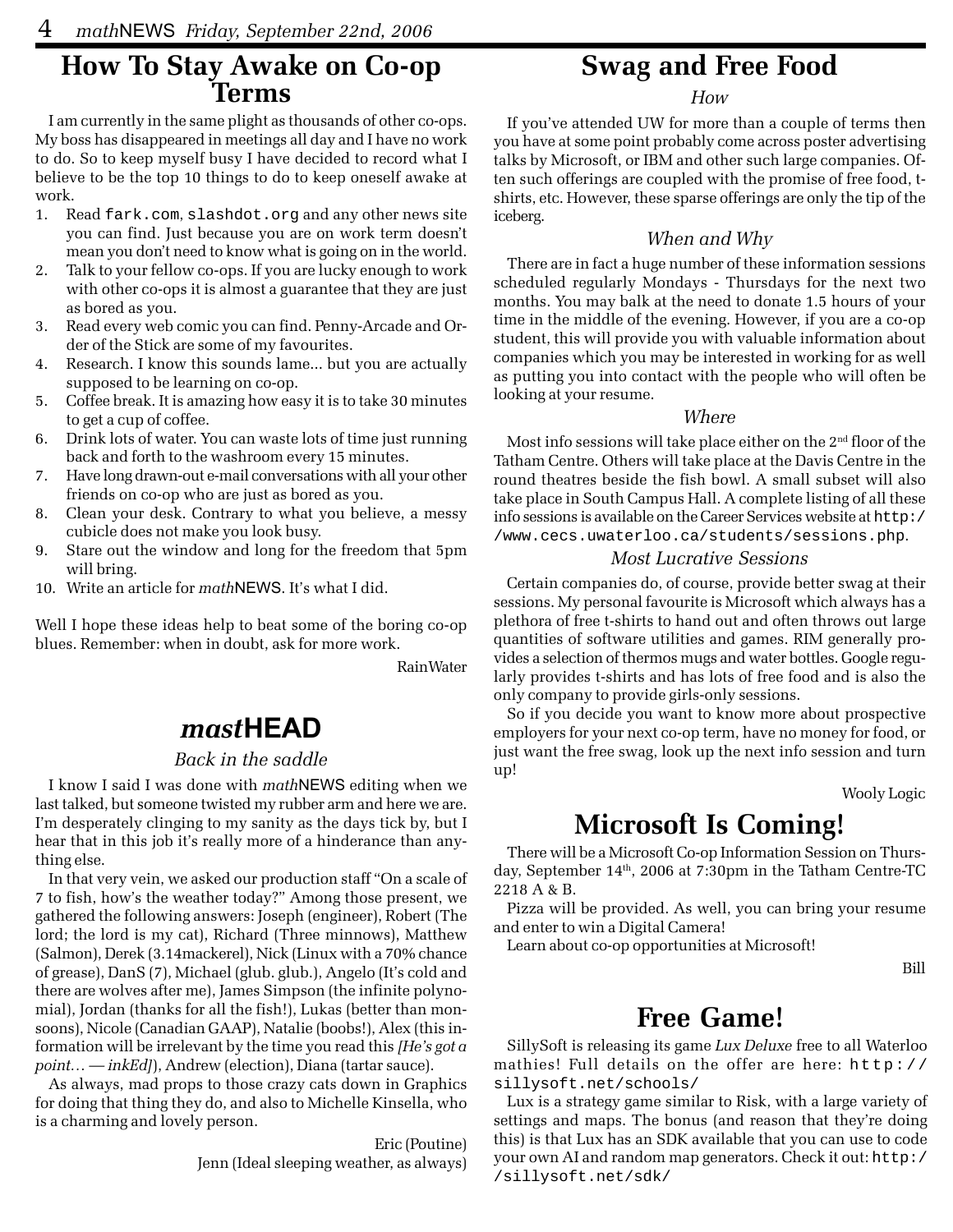### *prof***QUOTES**

[student] Why did you make the midterm on my birthday? [prof] Well, that's because I hate you.

Eliasmith, PHIL 145

We call it an axiom so that we don't have to prove it.

Ng, MATH 245

If you want to explain it to your friend in arts ... If you don't have friends in arts, don't blame me.

Karanassios, CHEM 220

If there were a math god he would probably consider that proof holier than this one.

Koeller, MATH 135

The Fibonacci sequence is used many places, like snails, pineapples ... I suddenly feel the urge for Hawaiian pizza right now. Koeller, MATH 135

I'll do what I can to make you fail [the midterms] with a high score.

Balogh, PHYS 115

Say you go from home to the bar, and then from the bar [...] to the ditch.

Balogh, PHYS 115

Now let's say you skip the middleman and go straight from home to the ditch and meet your friends there.

Balogh, PHYS 115

I'm not going to write this because then I'll get recorded in *math*NEWS.

Vrscay, AMATH 351

Don't forget to pick up your new home-centred student-based learning activity: your assignment.

Vrscay, AMATH 351

So you'll have to accept this. Otherwise I'll just go home and I won't play with you anymore.

Vrscay, AMATH 351

Holy Smokes! It's the same result we got by brute force! Isn't that neat? So you are going to say - who cares?

Vrscay, AMATH 351

[prof] I can't do this problem, so we're just going to change it so that I can.

[student] Can we do that on the exam?

Chang, MATH 117

We did our best to be creative in the grading.

#### DeSterck, AMATH 341

Have your profs said anything worth sharing? Submit them to *math*NEWS! Put them in the BLACK BOX outside the C&D or email mathnews@student.math.uwaterloo.ca! 'Cause, like, seriously, this is an awfully short *prof*QUOTES article. Look at how much I have to write at the bottom to make it take up a suitable amount of space! Just two more could have avoided this whole mess! It doesn't take very much! Just remember to submit!

# **Top Ten Things to Do with an Engineering Hard Hat**

Living in the same room as an engineer (oh, fun!), I have been fortunate enough to earn (well, gain) possession of his hard hat. It turns out said hat can actually be good for something for a mathie like you or I.

- 1. Assault weapon: if you are able to stuff the hat well enough, you will easily be able to throw it to one of your engineering "buddies". Sorry, I meant, at an engineer. And with it having straps, it is relatively easy to load, say, a brick in the hat.
- 2. Catapult launcher: again, to assault your favourite engineer. Just add it to your catapult design, put something heavy inside, and launch. If you get it just right, you could have him (or her — wait, there aren't many "hers") knocked out for a long while.
- 3. Alarm clock muffler: when positioned just right over an engineer's alarm clock, the sound of said clock will bounce around the hat, but not go through as loud. This will prevent (or at least inhibit) said engineer from making it to class on time.
- 4. Steal the Tool: put away the tie for a bit, wear the hat, and then go around the engineering buildings pretending to be one of their own. Meanwhile, you are trying to find the location of the Tool. You know, that chunk of metal that the engineers hail. Anyway, with this location in hand (er, head), a storm of mathies can go to said location and take the Tool hostage! Mwahahahahahahahahaha!
- 5. Protection: if you attempt suggestion #4, a mathie (reading this article) will likely assume you are an engineer and employ ideas 1 and 2. Engineers will always say that they are mathies. It just shows how much better we are!
- 6. Target practice: math is not our only skill. Some are good at darts, some are good at arts. Those who are good at both can paint the hard hat to look like a dart board, and then, well, you know where I'm going from here.
- 7. Just hide it: engineers take their hard hats very sacredly, and finding it missing would be nothing short of a nightmare for them. They will start going around searching for it, while we use this as entertainment, distracting us from our CS 133 assignment.
- 8. Cereal bowl: simply take out the straps and pour some cereal into the hard hat (just make sure it's clean first — well, as clean as you can get it, after all, an engineer did wear it), and eat it in front of them. They will not be happy. Even better, add some milk to said "hard bowl". Your engineer will probably faint at this, at which point you can employ uses  $#1$  and  $#2$ .
- 9. Gain some engineering brain cells. Wait, you probably don't want those, so never mind.
- 10. Stress relief: assignments weighing you down? Just take it out on the hard hat. It should be sturdy enough to handle whatever you can throw at it. If not, well, give it back to the engineer (and let it malfunction on his head).

Just make sure that you protect your tie at all times as they will so desperately seek revenge. Heck, start protecting it now (there's nothing stopping an engineer from reading this you know).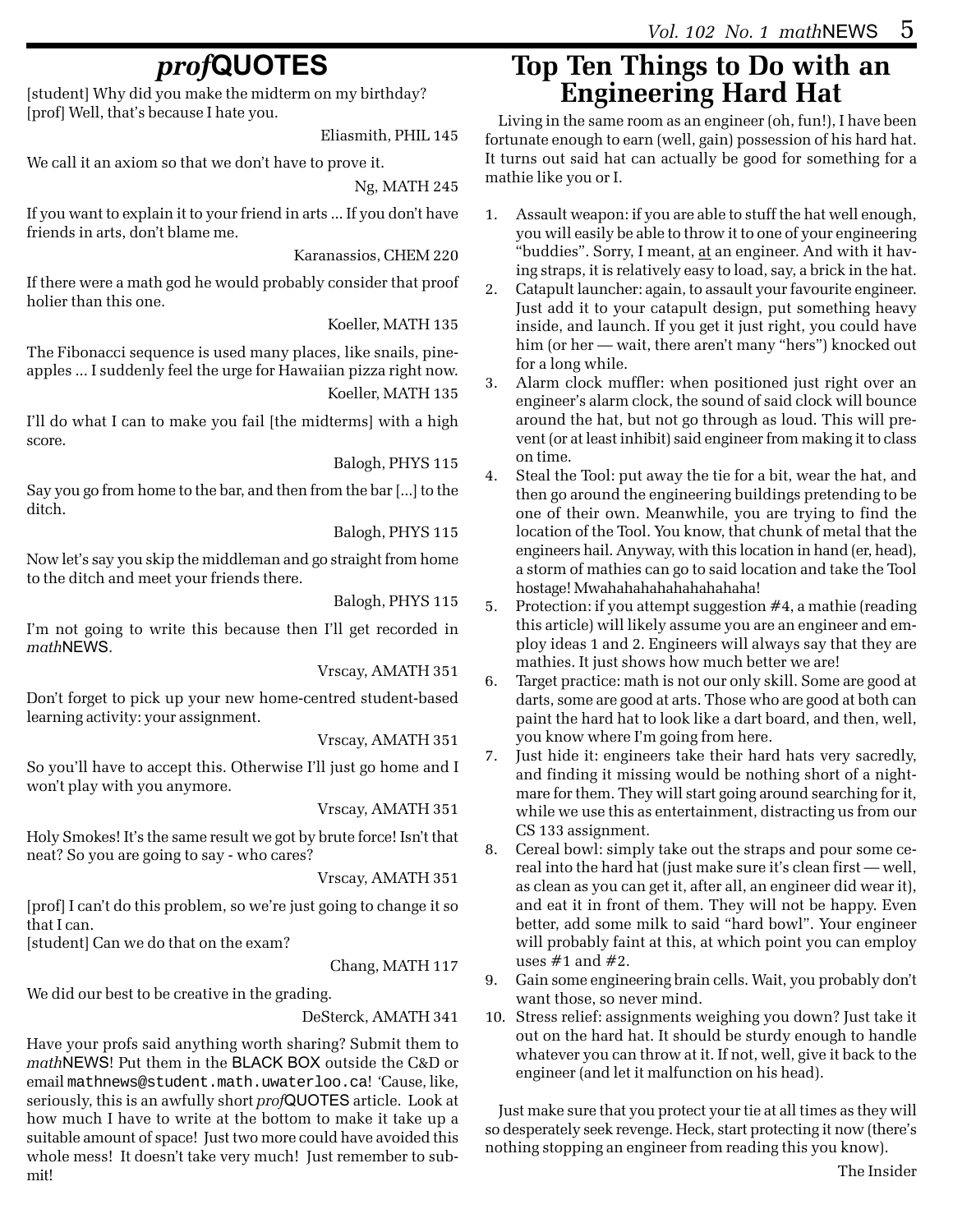### **Very Large Numbers**

#### *What are they and how do they affect you?*

One thousand, one million or forty five billion? Which number is the largest? If you answered forty five billion, you have just mentioned an extremely large number which has no implications to some areas of the world (well not yet at least).

It seems to me that today numbers are flooding us from all different directions, which in general is not a terrible thing. At the same time, there is an increasing frequency in the number of times that large numbers (exceeding one thousand) are being used. For instace, world population, various economic figures and things relating to science, technology of the Milky Way appear to be using large amounts of these large numbers.

To begin this brief discussion on large numbers, I have decided to ask a couple of random people what they consider to be a large number. The following are their responses:

- "Four billion"
- "A googol"
- "Infinity minus one"
- "Googolplex"

However, to me a large number is something that I cannot hold in my hand. For instance, in general I can hold ten of most anything. However, in most cases I cannot hold one thousand or one million of something. Therefore it stands to reason that any number greater than ten could in fact be a large number.

The question that any Mathie must have asked themselves sometime during their lifetime is how large, or extremely humongous numbers affect them. The rule I have decided to follow when interpreting large numbers is the following: "If the number is not directly related to me, I must be fine." In general, I find this to be a fairly reasonable rule to follow since if a large number is directly related to me, I am either in big trouble or am doing extremely well (hopefully the latter). For instance, if I were to eat one million pieces of candy, that would likely not be good for me. On the other hand, if I was to inherit one million dollars from a relative, that would in general be a positive number. This brings me to another point.

In the field of mathematics, we discuss the ideas of positive and negative numbers where a sign is prefixed to a number to indicate the direction magnitude of the number. However, when dealing with large numbers one must also consider whether the number is a positive or negative number. A positive number when talking about large numbers is a number that has a positive personal impact. A positive large number is something that you want to eventually be proud of having (such as inheriting a million dollars). On the other hand, a negative number is a number that contains a negative personal impact. These are large numbers that you do not want associated to you (such as eating a million pieces of candy).

In closing, we must be careful of really large numbers as they pose only two impacts to the recipients of such numbers. These numbers can either pose a positive impact or a negative impact to the recipient. In addition, large numbers can be confusing as many large numbers cannot be held in your hand. This means that it is hard to understand one billion if you cannot hold a billion of something in your hand. Finally, many people have various interpretations of what a large number is exactly. Just remember, if the number cannot fit in your hand, then it is a large number.

### **ElseWhen**

#### *25 Years Ago in* math*NEWS*

This august publication has been in print for quite some time… from 1973 actually. To keep things interesting, I like to give people insight into what was going on twenty-five years ago. Today we'll be looking at Volume 27, Issue #1, originally published September  $18<sup>th</sup>$ , 1981. The entirety of this issue, as well as every other issue ever published by *math*NEWS, is available in both of the University of Waterloo's libraries, the *math*NEWS office (MC3046), and the National Archives of Canada. Drop by and look through 'em some time.

Eric 'inkEd' Logan

#### *Of Cabbages and Kings*

Some chap named E. Siastes is a *really* disgruntled frosh. Here's a choice selection:

*The rest of my fellow freshmen (who insist on being addressed by the degenerate appelation 'frosh') are little better. When they are not busy pouring grain alcohol down their throats, they are discussing methods of seducing the giggling, gum-chewing creatures who inhabit the floor above. Though I must admit that the thought of two such empty-headed collections of people in vigorous and mutual copulation would provide a certain degree of amusement, were it not for the horrifying thought of the mongoloid children who would almost certainly be produced from such unions.*

 My, how times have changed. The rest of it is just as good; I highly recommend looking it up some time. *math*NEWS reminds its readers that the opinions expressed herein are solely those of the authors.

#### *AUTOMOBILE: A device which runs up hills and runs down pedestrians*

- MathSoc just got a new photocoper: a Xerox 3107. Copies are 5 cents a page *[A price unchanged to this day, I note inkEd]*.
- CSC elections are September 24<sup>th</sup>.
- Gerry Wheeler tells you how to turn a \$17 TI-30 calculator into a \$85 TI Programmer calculator by replacing the system brain with a \$9.69 chip.
- R.W. Byrd reviews the new Dudley Moore movie *Arthur*. Verdict: \*\*\*1/2
- The Galumphing Gourmets (jcwinterton et al) review Shantz Country Pork Family Restaurant, 210 King St N, Waterloo. They say: "We recommend it as a change from the Festival Room and/or the Village." Score: 5 bunnies.
- D'Arcy A. Emery personally thanks Cathy Whyte of the Federation of Students for saving MathSoc's Orientation on at least two occasions, doing the impossible for the ungrateful.
- This term's duly elected editor *[Duly elected? Hah! inkEd]* is David Till. Greetings, Mr. Till! Your successors salute you. Although I'm sure you'd barely recognize *math*NEWS if you saw it today.

## **Whatever this is, it certainly isn't whitespace**

James Simpson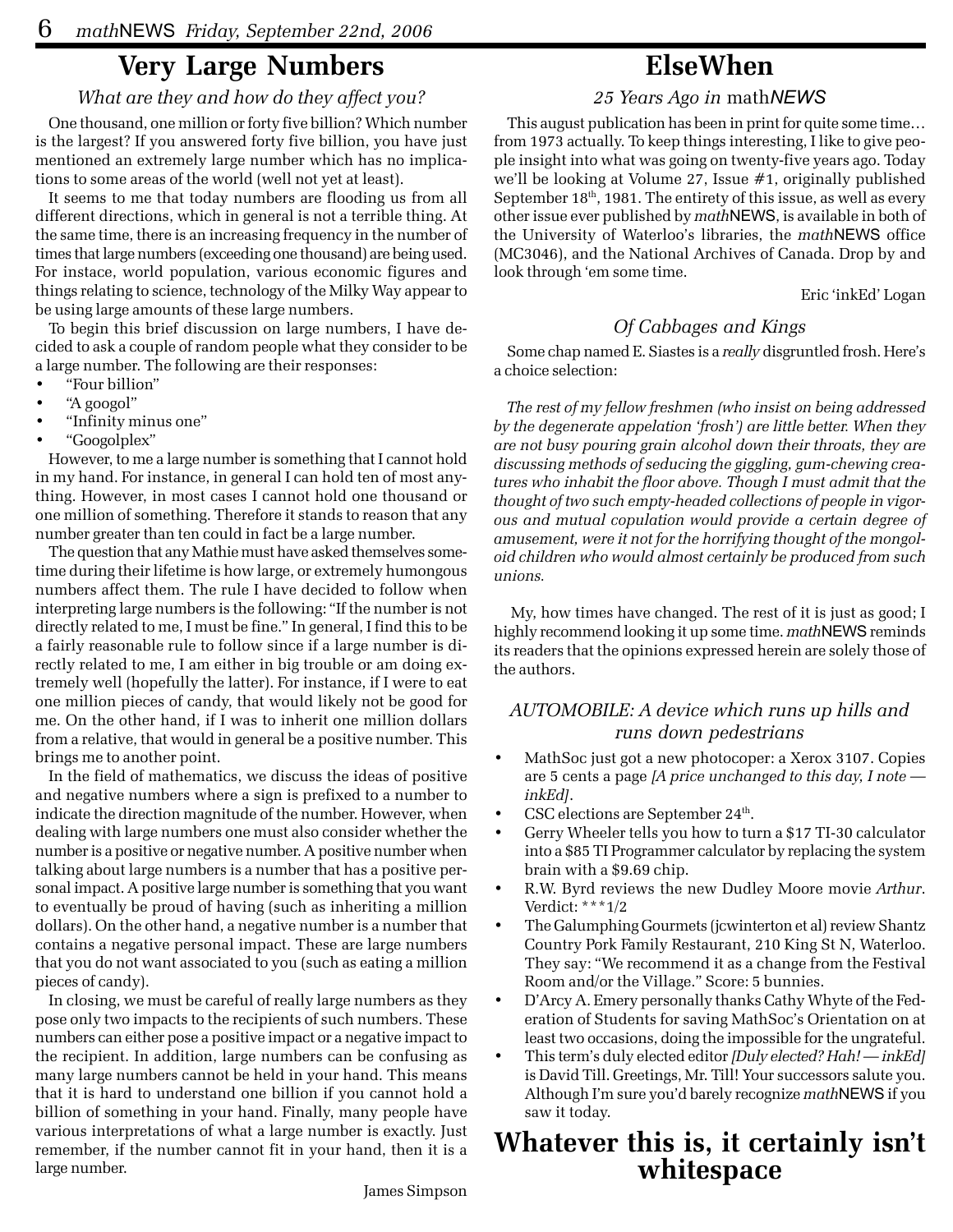### **To Buy or Not to Buy**

#### *The Idiot's Guide to Buying Course Materials*

Whether you're a returning student or you're in your first term, you've probably noticed that, on top of your textbooks and writing utensils, your course syllabi say you need to buy some other stuff in order to be successful in the course. Some of these things you've probably never heard of. This guide will run through these items to decide which, if any, are worth getting.

- **Pink Tie Calculator** Most first year math courses require you to get one of these. Unless you're rain-man, you might not be able to handle all the intense calculations that come on your everyday MATH midterms and finals. For the sake of not missing easy marks, you should pick yourself up a Sharp EL-531W or a TI 30X II. Then head down to the Math-Soc Exec office (MC3039) and get one of those fully-trained handsome devils to apply the essential pink tie sticker to your calculator.
- **"Clickers"** To encourage participation in large-sized classes, the clicker was introduced as an electronic voting method that students could use to answer a prof's questions. Regardless of whether your class's grading scheme requires this device or not, I highly recommend purchasing the clicker if the option is available. Nothing makes boring classes more fun than pretending your prof is Regis and that you're in the audience of *Who Wants to be a Millionaire?*.
- **Matlab/other software** This is where it depends on the student. If you're comfortable in the computer labs and really don't think you'd get any work done at home, then don't buy software for a course. If you like working at home, and think you might get a lot of use out of the software outside of the course, then consider purchasing it. For more information on Matlab and how it "brings all the boys to the yard," see vol. 101 no. 4.

And that concludes this guide. Remember, if something sounds stupid and doesn't result in easy marks, it isn't worth buying. Instead, "borrow" it from your roommate, or try to find it abandoned in a 3rd floor computer lab at 3 a.m. Until next time, happy shopping!

#### Derek Steinmöller **Learned to tie your tie yet?**



### **Rejected Feds Clubs**

Last week, as you might have noticed, Clubs Day came and went. While there were many clubs that made it to the day and onto the Feds Clubs list in general, *math*NEWS found a list on the Wikipedia Feds article that included a few clubs that we didn't recognize. We suspect they were rejected by Feds for the reasons listed with them.

They included:

- The White Guys' Dancing Club They don't got no funk, foo
- The Klu Klux Klub Deemed too similar to an existing Feds club
- The Carte-Blanche Club Too open-ended
- The Herpes Awareness Club High school's over
- STPC Sexually Transmitted Pokemon Club Rejected due to tagline ("Gotta contract 'em all.")
- Wife-Beating Club Not orientation-inclusive enough
- The Comfy Club Feds looked over proposed budget and noted unnerving lack of soap; club was rejected immediately.
- The Cannibal Club Member turnover too high
- The Club that Really Likes the Club that Really Likes Anime — Feds could not justify funding another club full of people with no lives.
- The Club that Understands Bioengineers Expected membership wouldn't be sufficient to warrant even Canadian Tire money.
- The Leprosy Club Too touchy-peely.
- The Internet Piracy Club Metallica threatened to sue.
- The Agoraphobic Club Couldn't find a small enough room for meetings.
- The Spoon Bender's Club There is no club.
- The Sweatshop Club Was taking away labour from co-op students.
- *math*NEWS Serves no purpose.

aLemma, Math.random(), and Angelo

# **Freak juggling accident results in seven deaths**

It was an ordinary sunny day with birds chirping and barbecues abounding, when all of a sudden, it happened: a freak juggling accident! The accident, caused when a hapless don decided to attempt to juggle five walnuts, took the lives of seven University of Waterloo students.

The events all began when one student, presumably living at the residence, picked up and juggled three walnuts. Soon after, the don followed suit, and they began passing their walnuts between each other. All of a sudden, two additional walnuts appeared seemingly out of nowhere, and were strategically placed in the don's possession. Unable to control them, he unleashed an explosion of firepower upon the hapless spectators.

"It was horrible! Blood and walnut juices were everywhere. It stained my brand new top, and the stench was just awful!" said a witness, "but after the initial shots, I don't know what happened. It was all so fast!"

Five students were pronounced dead at the scene. The juggling resident and the don were transported to the local hospital, where they later died from their injuries.

At the request of the families of the deceased, all names were withheld.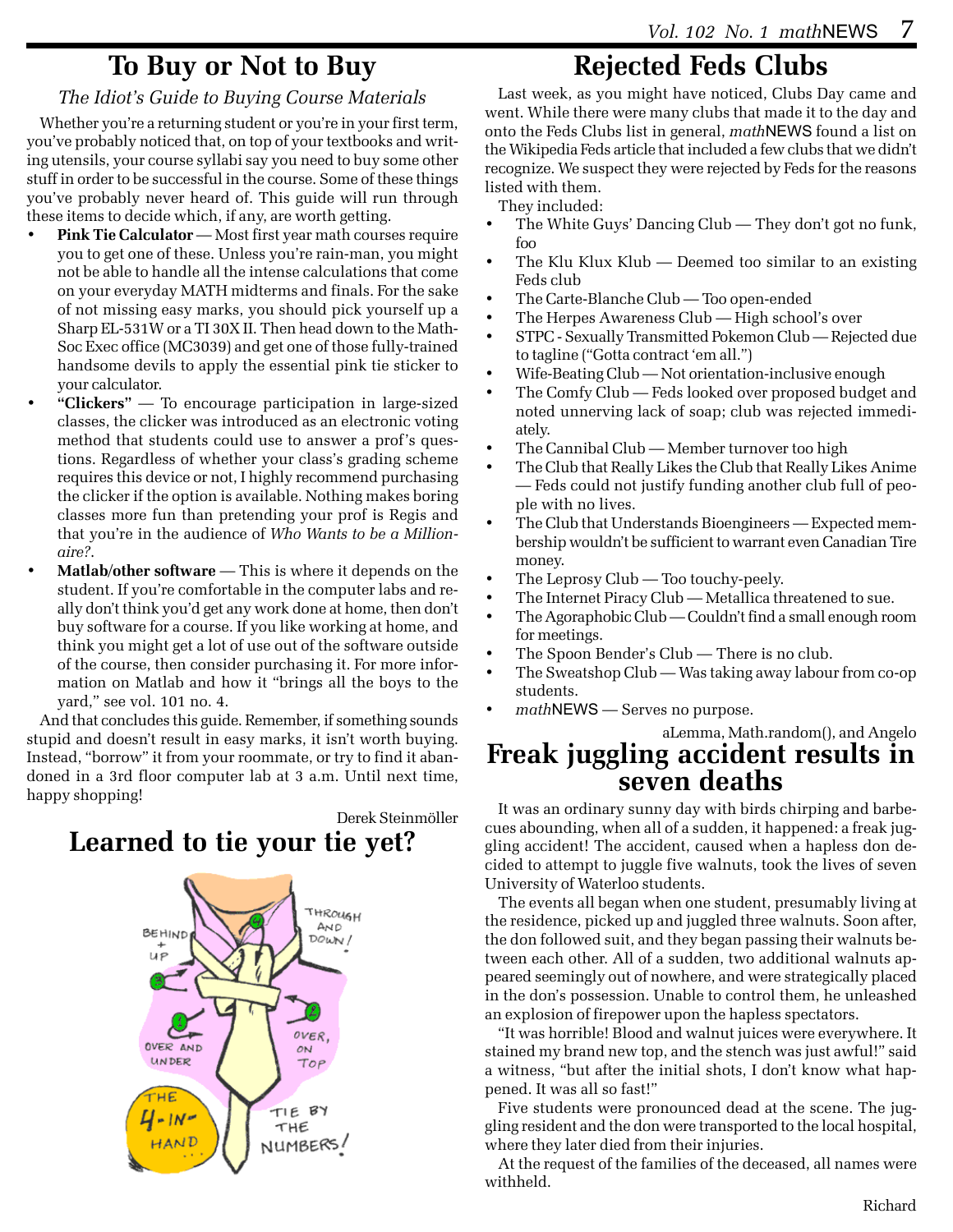### **Disgaea 2: Cursed Gameplay**

Alright, for the past four years now, Nipon Ichi has been dishing out SRPG after SRPG, most of which don't really vary that much from each other. Disgaea 2: Cursed Memories is the same. The game starts when your mother tries summoning Overlord Zenon, an evil dude who turned everyone into demons (except the main character for some reason) and you're trying to kill him to change everyone back. It works sort of well, except that you end up summoning his daughter, Rozalin. The game continues as follows: the main character continuously tries to hunt down Overlord Zenon raving on about his "style" and trusting demons, while Rozalin acts like a little bitch. Every cutscene includes Rozalin talking about "her father" and being "his daughter," and the main character trusts her despite her endless betrayal. Real interesting.

The game plays very much like its predecessor. So much like it, it's almost like they just changed the interface and charged consumers the same amount for regurgitation. If you were considering playing this game, just buy the first Disgaea. It's much funnier, much more fun and it's much cooler (even with less impressive graphics, and graphics don't really matter because it's a sprite-based game. The graphics are going to be disappointing anyway!). The end.

Angelo

### **All I know about computering...**

#### *I learned from Windows*

So I began my journey into computering long, long ago; so long ago that I cannot recall much about it. So I shall make it all up as I go along!

The first thing to know about computering is that if something screws up, the first thing to do is to shut it down and start it up again. It works without fail. Finding out what went wrong and fixing it is a thing of the past with great programs called operating systems. The best example of these is Windows. If things go wrong, this system is smart enough to make it as though nothing went wrong at all!

The second thing to know is that you never need to type things out, ever. If you rely upon the fantastic built in security of Windows, you don't even need to enter your "username" and "password" ever! Since "usernames" and "passwords" are advanced topics in computering, I will cover these in a later article. Using words are a thing of the past with these magical pictures called "GOOEYs". You use the mysterious pointing device called a "mouse" and button-push around the "GOOEY" to do anything you want, such as watch porn. But that's a 4th-year topic, which will never be referenced again.

The last basic computering topic is the Internets. It's this fantastic place where you can do anything and find anything that you want. Now all you have to do is … Oh dear, they've found me! Stay tuned next issue for the wonders of "free programs" and "MultiMedia".

Robert Burke

### **The Internet**

*What You Need To Know*

Last night I had a dream: the Internet as a massive pulsating purple blob over my head. It was like a tumour, gross and full of spittle.

Everyone knows that the Internet causes people to go insane, cut themselves and kill their parents (that's you!) So much sin occurs directly because of the horrors of the Internet.

Take for example the recent case of the Dawson shootings: clearly VampireFreaks.com sent out lashes of terror into the mind of the poor soul suffering in hell.

Did you know that just by being within 50 feet of a computer your children could be targeted by Internet predators? It's true!

It is so dangerous that if you don't have up-to-date anti-virus software and the Genuine Microsoft Advantage, you might even be drugged and date raped and hypnotised into giving up your children to Satan.

With that in mind, what can you do to protect yourself? Well, the Internet isn't like sex, you can't pray away your problems with it. Always remember, if you can't figure it out, call up technical support first and complain, complain, complain. It makes them help you faster because they will be in awe of your elite status.

If Norton Internet Security Pro (and you better damn well have this or you're supporting terrorism) alerts you to "hacktool netcat" you must instantly ban your children from leaving their rooms; clearly, they have gone to some sort of impure Internet destination and brought down the digital demons (like in that one episode of Buffy the Vampire Slayer except **you wouldn't know this because it's a devil show**). And make sure you secure your wireless routers! You must turn on W - E - P encryption or else Osama Bin Laden will hide out outside your house in the bushes hacking your ISP (and then he will steal your virgin daughter and defile her).

However there are some bright sides to the Internet. You can fill its tubes ectopically with useful information on parenting. You can create a business on Internet auction sites and have great success, as accurately measured by the ratio  $\mathcal{X}$ : $\dot{\mathcal{Y}}$ . You can read insightful journalism about the current state of political affairs, including new exciting things to be afraid of. Students can even submit their schoolwork in extremely streamlined and efficient systems like UW-ACE without ever leaving their dorm room!

Kousu

### **Taunts from above the Tie**

The following are some of the funnier things that guy on the roof of MC was yelling at people below. He was a bit offensive to some, but hopefully they'll realize it was just in jest.

- 'Allo, daffy English-majoring kniggets!
- I one more time unclog my nose in your direction, sons of a window-dresser!
- So, you think you could out-clever us Math folk with your silly knees-bent running about in dancing behaviour? I wave my private parts at your aunties, you cheesy lot of second hand electric donkey bottom biters.
- I'm in math, can't you tell by my outrageous accent?
- Cherchez la vache! Get the cow, we're going to throw it over the side like *math*NEWS volume 75 issue 2!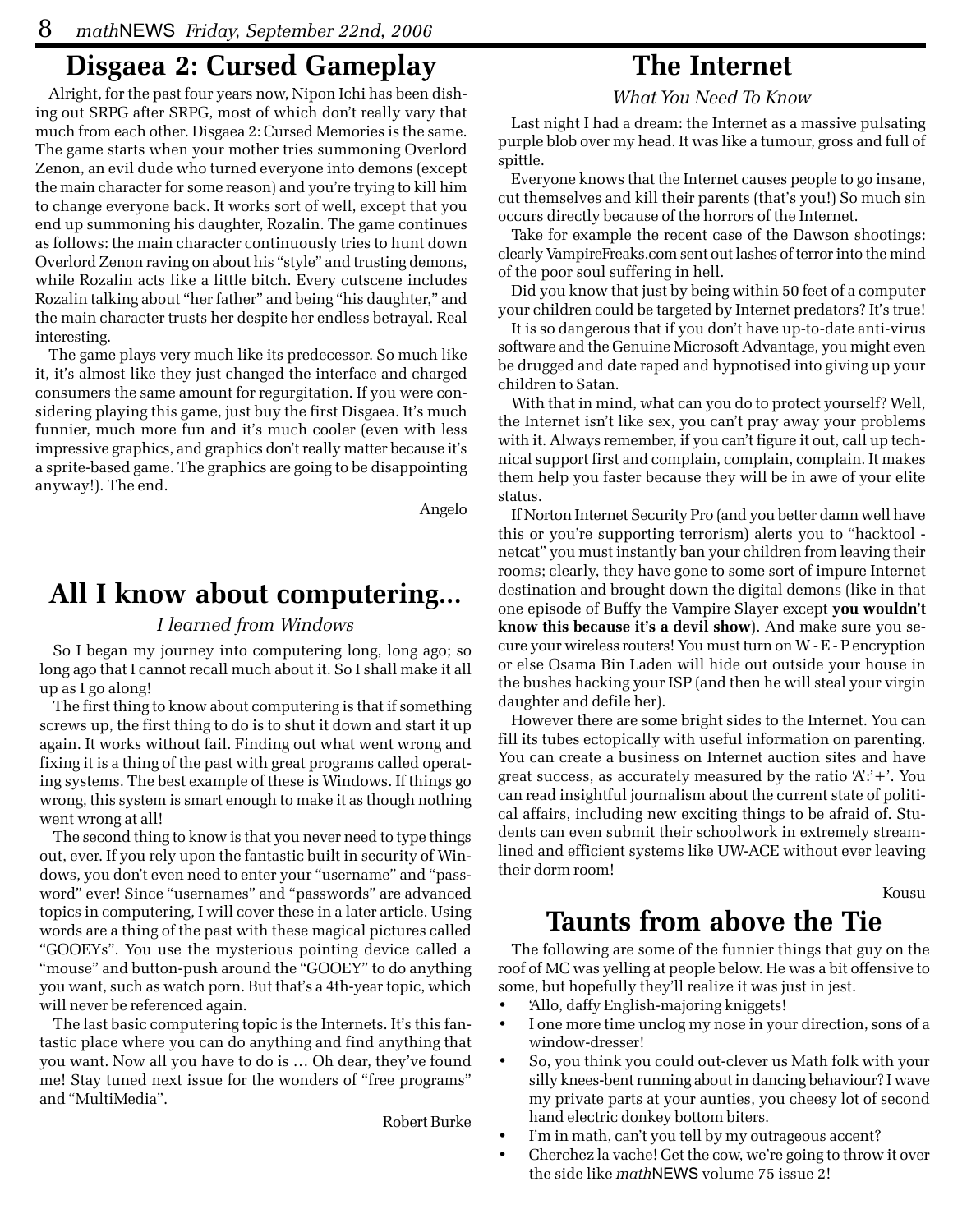### **Horrorscopes**

#### **AMATH**

Welcome to the fall term. Now that you are here, you are going to have a little more free time. Why not do something to take up that time!

Your lucky number: the number of ways you can arrange the letters of *math*NEWS.

#### **BBA/BMATH**

The easiest way to make money is off the gullible people. Try setting up a booth offering a guarantee of sunshine within 7 days for \$7. Chances are, there will be at least 5 minutes of sun in a week.

Your lucky number: 20 ripped-off engineers.

#### **C&O**

Congratulations! You have just been accepted into a program that teaches you how to count! Don't you feel special? When do they first start teaching this? Kindergarten?

Your lucky number: 1, 2, 3, ...

#### **CS**

A word of warning: many labs in the MC are Mac, and since the majority of you are Windows users, you are going to look like a real idiot. Heck, if you can't figure out a Mac, maybe you are a real idiot.

Your lucky number: the return value of me.hate(apple);

#### **MATHBUS**

How unlucky you are. The disadvantage of studying on two campuses is the inability to spend time with people of the opposite sex. Maybe it's time to invest in a good relationship.

Your lucky number: \$2,000 for a relationship that didn't work. **PMATH**

You know how all of those advertisements say "99 44/100 % pure"? Well, it's no different in PMATH. The other 56/100 % has to come from somewhere. That is your homework.

Your lucky number: 56/100 % of people who can't reduce a fraction.

#### **SoftEng**

You may think that you are real mathies, but you are not. You may also think that you are real engineers, but you aren't that either. You are nobody!

Your lucky number: 0 real friends.

### **ElseWhen**

#### *12 Years Ago in* math*NEWS*

I swear, I'm not using this stuff as filler. Originally appeared Volume 66, Number 4, November 4th, 1994.

inkEd

#### *Top 10 Actuarial Science Pick-up Lines*

- 10. Is that and SOA calculator in your pocket or are you just happy to see me?
- 9. My father owns an insurance company.
- 8. Actuaries do it without risk!
- 7. Baby, my love for you is endless like a perpetuity.
- 6. Your cubicle or mine?
- 5. I am a close friend of Prof. Harry Panjer.
- 4. Of course I won't tell anybody about tonight. I am like an exponential distribution – I possess the memoryless property.
- 3. Since the begining of the night, my interest in you has compounded continuously.

#### **STAT**

Statistics show that about 10% of students will not be joining you for second year. Therefore, you will have to work 10% harder to reduce your chances of failing by 10%.

Your lucky number: you get the data and play with it.

#### **Undeclared**

You are officially being blamed for the obscure numbering of the MC. And why, do you ask? Well, what alibi have you? Exactly!

Your lucky number: Math.random();

#### **AHS**

The stars were a little unclear on this one, but I thought I saw something about evil and football. Whatever you do, don't play football, or even watch it. Mind you, why would you want to watch UW football, anyway?

Your lucky number: 1 hospital admission

#### **Arts**

While we mathies have at least 5 hours of class a day, you lazy butts can sit in your room and play with your art sets. Mind you, at the end of it all, we are eligible for a real job.

Your lucky number: colour #52.

#### **Engineering**

Who are you? Well, I hope that you are able to answer that question. If not, you are so drunk that, well, you're an engineer. You need to learn to control yourselves.

Your lucky number: two 24s for two people.

#### **ES**

Upon walking on campus, you may have noticed the excessive fowl roaming around. If someone tries to capture one, don't try to stop them as they are simply trying to feed themselves.

Your lucky number: n(n–1) birds eaten after n reprints.

**Science**

So, you came to Science to blow up more stuff than you did in high school. Well, I hate to be the bearer of bad news, but you will not be blowing anything up in the near future — especially the MC.

Your lucky number:  $H_2SO_4$ .

*math*EYE

- 2. I love the way your hairline emulates the p.d.f. of a normal distribution.
- 1. If you have an urn with 5 red marbles, 4 blues, and 3 whites, what is the probablility of you coming home with me tonight?

Tom "I'm a client, too!" Peng, ASC Prez

### **Litany against beer, maybe.**

I must not beer.

Beer is the mind-killer.

Beer is the little-death that brings total obliteration.

I will face my beer.

I will permit it to pass over me and through me.

 And when it has gone past I will turn the inner eye to see its path.

 Where the beer has gone there will be nothing. Only I will remain.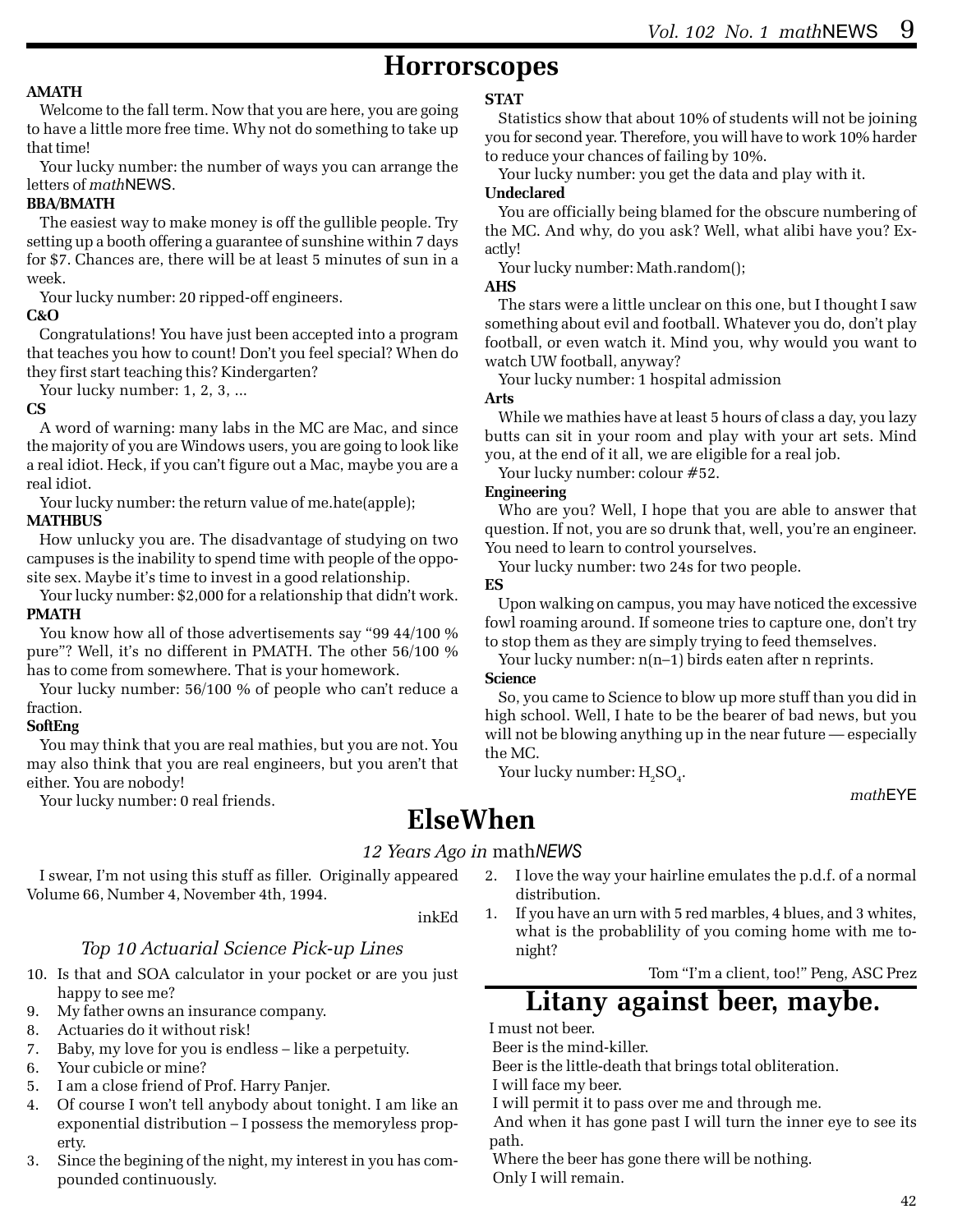### **Dating Advice From The Single Guy**

#### *Part 1: Finding your partner*

Welcome to the first part of the series, *Dating Advice From The Single Guy*. I will be your advisor, The Single Guy. Before I begin I would like to make a point on my name. It doesn't mean that I am only one person and thought that that was worth bringing to your attention (although it is, most *math*NEWS writers are in fact more than just one person. You know that DanS guy? He's actually 2 people: Dave and Steve, the name is just their first initials seperated by "an" because they're too lazy to put the "d" in "and"). No, the "Single" in "The Single Guy" means I have no girlfriend. Don't let that get you down though, just 'cause I don't have anybody doesn't mean that I can't help you out. Ever seen that movie *Hitch*? If not, don't worry about it. We'll say I'm kind of like that and not just some loser. Anyway, on to the topic.

The first part of any relationship is the beginning. Before you go on any dates you're going to need to find that special someone out there, your soulmate. To help you do that I've got some tips which, if you follow, are bound to find you someone you can be with forever.

- **Not everyone's a comedian**. Ever ask anybody what they're looking for in a person? What about if I ask you? What are you looking for in a person? Did you say "smart" or "funny"? I hope you didn't say "creative" because they're going to think you're boring for saying the same thing everyone else does. Not everyone in this world can be funny, not everyone can be smart. At least not when you meet them, but most people are able to learn new personality traits. They don't have to start funny, they can become funny if you work hard enough. Unless of course they're the lowest of the low on the "smart" scale, then it might be difficult. But don't worry about them, Darwin's got a special place for them. And it's not the gene pool.
	- **Remember the Golden Rule**. Think about it, don't have any rules like "No ugly people." I don't know you but odds are you're ugly, and it's hypocritical to have rules like this. If everyone had a rule like that then you and your ugly face would never be able to get a date. *Remember if there's a trait you want in a person, you damned well better possess it yourself.* Only really attracted to blondes? Bleach your hair if you haven't already, unless you want to be a hypocrite.
		- **Find someone from outside your program**. This technically only applies to students, but that's who this is aimed at. If you're a prof out there who reads this, you can extrapolate this, and if you're neither then why are you reading this? The reason you want to do this is pretty simple. Picture the future, you've married this person. Do you really need two people in the same home with the same skill set? It's just redundant, and if you ever want to do things a different way then there's an argument that you wouldn't have had to have. Say you're in CS, and you marry a CS person. When the family computer breaks, who fixes it? Also, what happens when one of you wants to use Linux and the other Windows? Now imagine if you marry an Econ major. There's still someone who can do all the family computer work, but now there's someone who can do all the family investing, too. Can your CS wife do that? I didn't think so. *It's just more practical this way.*
- **Try** *playing for the other team*. Or at least a little switch hitting. If none of these tips are working, it could be that

you're still being too picky. Why immediately rule out 1/2 the population just because you've been taught to think it's wrong? There are some really good benefits that come with this. Think about it, you don't need to worry about any sort of unwanted pregnancy or anything. If you're one of those far right pro-life people then you don't need to worry about something going wrong, it can't, and you'll never need to think about that a-word you hate so much. You also don't have to deal with the craziness of the opposite sex, because you know what? They are all really crazy, and there's nothing you can do about it. You can avoid it though. Don't forget what I said about the golden rule too, it's hypocritical to expect to find someone willing to go out with a guy if you're not willing to go out with a guy yourself.

Following these tips, you're bound to find someone relatively soon. What do you do now? Well you'll have to wait until next time, I've written enough and am going to go get some pizza.

The Single Guy

### **Tricky Math**

#### *A sequence of Short Problems*

Think you're good with math? If you're reading this then either you think you are, or you're some ARTS/AHS student who has a class in the M.C. and picked this up without paying for it, depriving some math student who actually had to pay for this from reading it. I hope you're happy. Well I've got some challenges for you, which as the title says are fairly tricky. Have a fun and humbling experience.

#### **Find the next element in the sequence**

- 1. 1, 2, 3, 4,  $\_\_$
- 2. 1, 4, 9, 16,
- 3. 1, 2, 4, 8, \_\_\_
- 4. 2, 3, 5, 7, \_\_\_

#### **The Answers**

- 1. **29.** If you didn't get it, the sequence is  $n_i = i^4 10i^3 + 35i^2$ *49i + 24*
- 2. **49.** The sequence is  $n_i = i^4 10i^3 + 36i^2 50i + 24$
- 3. Think you've figured it out yet? well, you're probably closer than last time, the answer is **28**. This time the sequence is *ni*  $= 2^{i-1} + i^{4}/2 - 5i^{3} + 35i^{2}/2 - 25i + 12$
- 4. I hope you got this one, this time I didn't use the same trick as the other ones so this should be easy, it's just the primes so the answer is **10**. It would have been *11* had I been using base ten, but I'm using base eleven this time.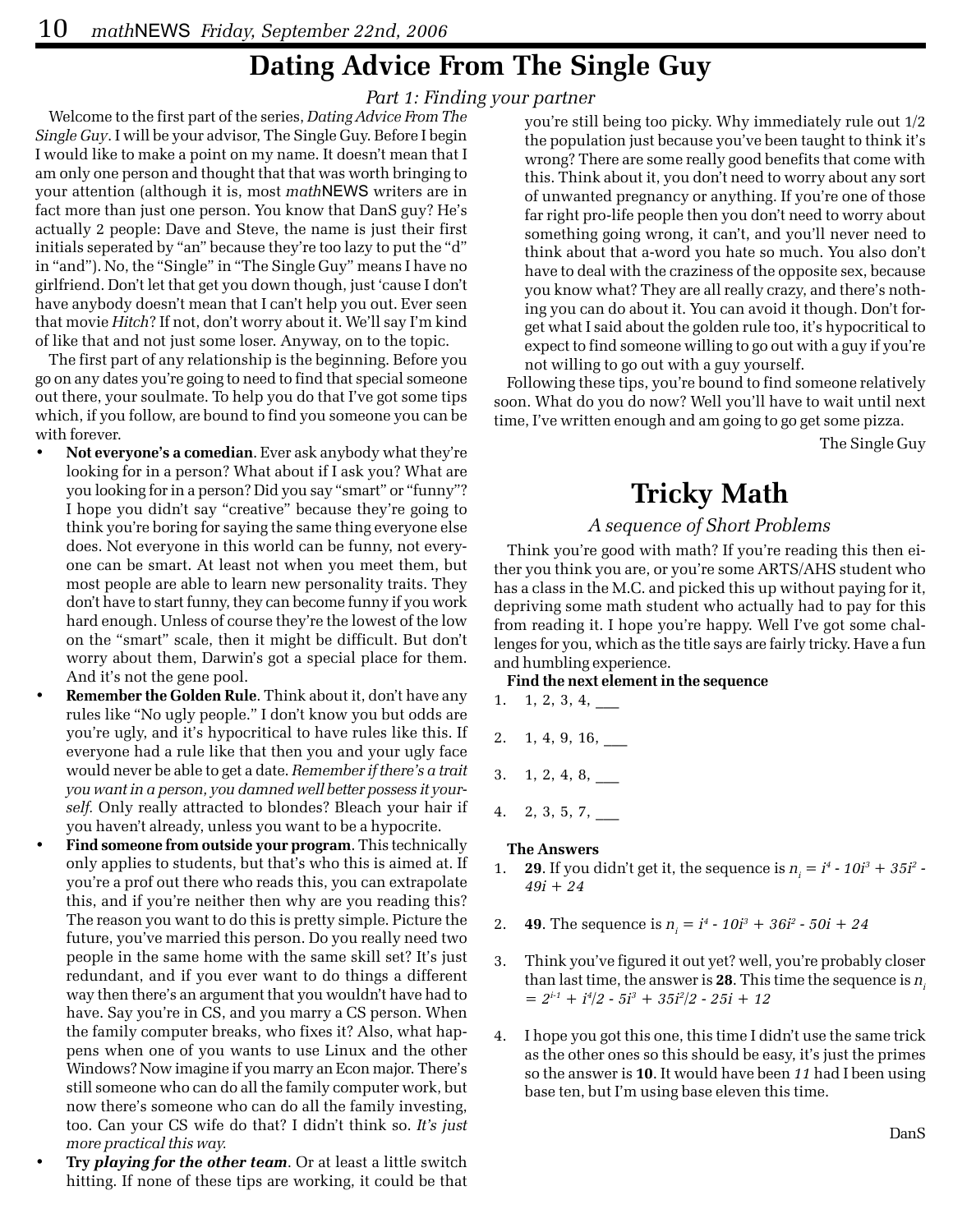### **Cryptic 101**

#### *An introduction to Cryptic Crosswords*

This article was first printed in October '04 to help untrained students solve cryptics. Now that the cryptic is back, we've decided to reprint this article in a almost pristine state. This is your novice guide to cryptics.

The fundamental principle of a cryptic clue is that it is composed of two distinct parts: The definition, and the wordplay. Both parts suggest the same word, which is the solution to the clue.

The definition is like the normal crossword clue to the word, but it hidden within the clue. Fortunately, it is always located at the very beginning or very end of the clue. It usually is one word, but can be an entire phrase. The definition can be a rather vague association with the answer, as you will see in the examples provided below. The word play is the rest of the clue. It clues the same answer as the definition, but using one or more forms of letter/word tricks. Good cryptic clues do not have any extra or redundant words. Frasier Simpson, who writes for the Saturday *Globe and Mail*, is a well-known writer and follows this policy. The rest of this article is dedicated to those tricks and examples (all from the 3rd issue of Fall 04 *[You can find the complete puzzle on our website — inkEd]*).

- 1. Hidden word. The simplest form of cryptic clue, where the answer is hidden right in the clue! Look at 21 Down: {Happy in the late draw (6)}. Here "happy" is the definition, and "in" what I call the action word: the word that directs the reader how to proceed. In this case, the answer is "in" what follows. Thus, we find in bold: "thE LATE Draw", elated = happy. At this point it is important to note that "in" doesn't always mean a hidden clue. Keep reading to see why.
- 2. Anagram. Another fairly simple cryptic clue is the anagram, where all the letters are given in the clue, you simply have to rearrange them into the answer. Try 11 Down: {Hospital got new scientist (11)}. The definition is "scientist", and "new" is our action word. "New", "old", "broken", "fixed", "arranged", "mixed", etc. are all examples of action words that signify an anagram. Here, we take a new version of "hospital got" to get a "scientist". You could try rearranging those letters to see if you can find it. No? The answer is pathologist.
- 3. Double Definition. Sometimes there is no wordplay, and the rest of the clue is simply another definition. If the clue is only two words, it is almost guaranteed to be a double definition. Sometimes longer clues will also be definition. Now take a look at 29 Across: {Most aware of smallest angle (7)}. Here, the two definitions are "Most aware of" and "smallest angle". Try pausing for a moment and see if you can find the word that means both. Give up? It's... acutest.
- 4. Synonyms. Quite often words are used in wordplay to represent other words. Often words are replaced by only letters than represent them in every day life ("empty" becomes "e", small becomes "s", etc.) Sometimes words are used to represent themselves! Try 25 Down: {Co-op student in migrating bird (6)}. Definition is "co-op student", "in" is just "in", and a migrating bird is a "tern". "in" $+$ "tern" = intern = coop student. Now you might be thinking: "How was I supposed to know that?" Well, you weren't exactly. There are many migrating birds. But this one happens to make the

entire clue make sense, and thus you know you have the right answer.

- 5. Homonyms. Sometimes the action word will direct you to listen to how a word is pronounced, or more often, to listen to how a synonym of a word is pronounced. The answer will be a homonym of this synonym. An example is best, so let's look at 1 Down: {Seafood body parts, say (7)}. The definition is "seafood" and the action word is "say". Try "say"ing some body parts. One of them is bound to sound like a kind of seafood. Have you got it? Muscles sounds like mussels, which is the answer.
- 6. Puns. A question mark at the end of a clue means that solving this clue will either take a stretch of the imagination (further than normal!), or will actually be a pun. These are usually combined with other simple wordplays. For a great example, try 23 Down: {We hear kisses with flowers? (6)}. The definition is "flowers", and the action word(s) are "we hear". A homonym clue! What synonym for "kisses with" sounds like "flowers"? It's not too hard, now that you know its a pun. Well, you kiss with two lips, which sounds like tulips. Get it? I hope you found that as funny as I did.
- 7. Complete clue. An exclamation mark informs the reader that the entire clue is BOTH the definition AND the word play. This is rarely used, but can be quite interesting when it is. There are no examples from that issue, but two issues before it one of the clues was {Become a couple!? (8)}. This clue was both a pun and a complete clue. Here we go, prepare to groan. Become a couple means together, but become a couple for a guy is the same as TO GET HER…
- 8. Construction. Now comes the complicated part. Many action words direct you to rearrange the words or synonyms you have created using the above rules to finish the clue. The majority of cryptic clues use this technique, combining the above, and having OTHER action words complete the answer. Words like "after" direct you to move some letters to the end. "up" can mean you write a down clue upside down. "in" can mean you physically put one word inside another. Let's look at a big clue and see it all fall together... 20 Down: {Sun up stores chance without small check of subtleties (7)}. Our definition is subtleties. Our action words are "up", "stores", and "without". This is what we do... follow carefully... "sun up" in a down clue is "nus". "stores" tells us we're going to put something into "nus". That something is "chance without small check". A small check is "ch", a standard abbreviation. So "chance without ch" is "ance". Have you kept up? We "store" "anc! e" in "nus". Can you see where we put it? nuances = of subtleties.

That last example was just one way that cryptic clues can become quite intricate. For instance, synonyms can be combined with anagrams to create harder clues! This involves taking a synonym of a word in the clue, and then taking an anagram of the synonym to solve the clue. You will learn, only by doing, how all the clues fit together. I will gladly answer any questions in the future about the grid. Until then, happy solving!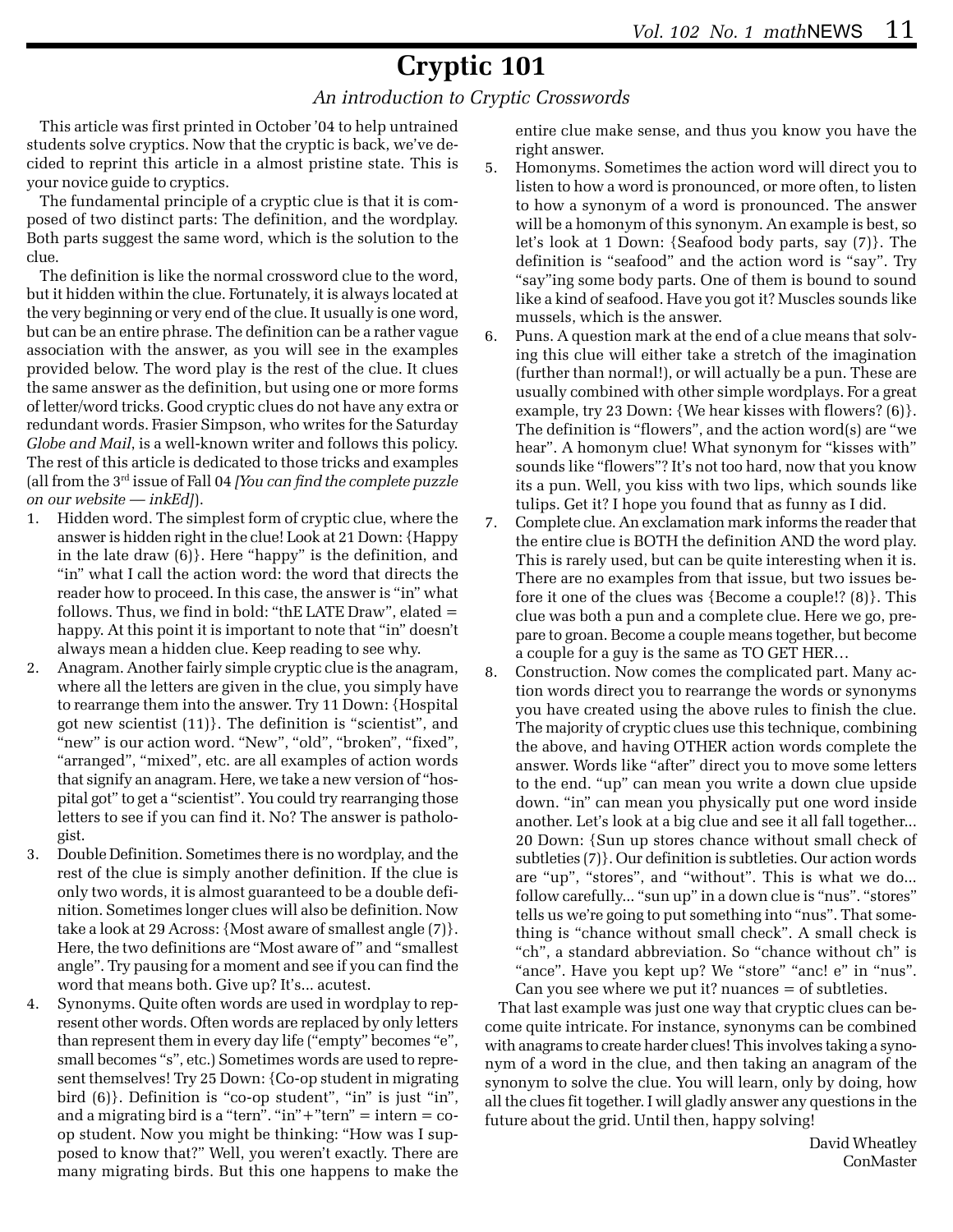

Angelo and Nat

### **The Quest**

#### *Mathie D&D*

Your party begins in the Comfy Lounge, having recently picked up rations from the C&D. Your party's CS major is currently bragging about the new equipment he picked up from CHIP. You give the Pink Tie, source of all light, to the Pure Math major because they aren't burdened by a calculator.

Your party sets out to the sixth floor to explore. For hours. Many, many hours. The Pure Math's pet Teaching Student is constantly complaining about how little it is getting paid. Suddenly three TA's appear out of nowhere. The Stats major predicts the outcome of the battle, but waits three months afterwards to publish the results. Your party runs away, and in the process they leave behind the Software Engineer.

After seconds, the Softie takes too much damage, and the TA's come after you. The ActSci quickly does an SOA Test, guaranteeing it more money after the battle. The CS student deals critical damage to all of the TA's with a late OS assignment, killing them instantly. The Accounting major records the profits, losses, and then declares dividends payable to share holders in your party.

The adventure will continue two weeks later. Unless I don't want to write it.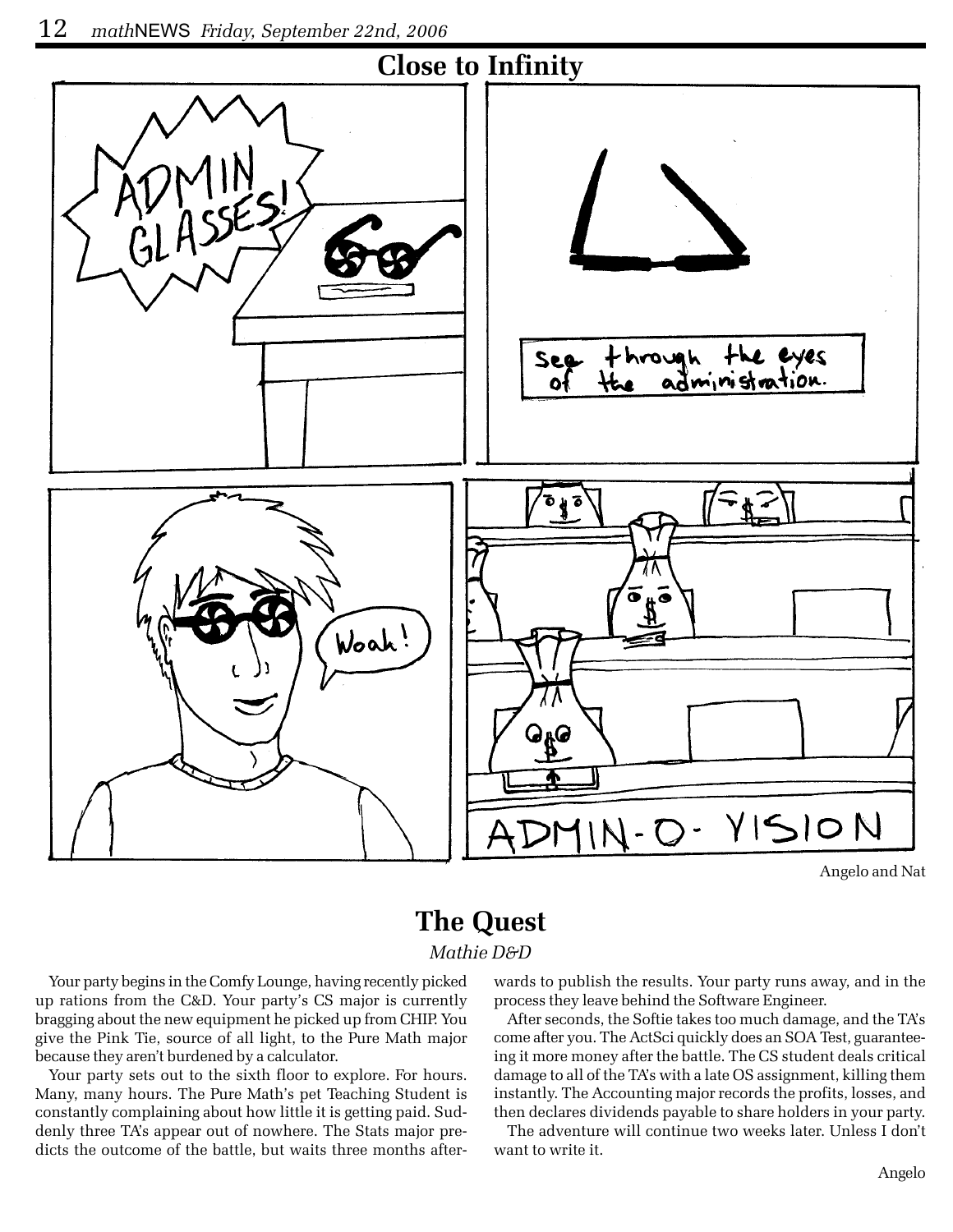# **What are you doing this weekend?**

#### *I don't care – cancel your plans and come to this instead*

Next year, the B2 Green gets dug up to make way for a new building. Instead of feeling sad, we're going to show it out in style.

We've got **14 DJs** and **6 bands** lined up on **two stages** (including one in the rock garden!) **this Saturday** (the 23rd) on the **B2 Green** (that field between the SLC, the MC, and B2) **from 2PM until late**.

**But that's not all!** There's going to be a **volleyball tournament** on the Bomber court and **jugglers** during the afternoon, and when it gets darker, **glowsticks**, **giant console gaming** on the side of the MC, and **people playing with fire**. We've also got **Concrete Toboggan** slinging burgers and more from 3PM on, and we've even got a **licensed area** opening at 7PM (UW students + 2 guests).

Best of all, it's **totally free** (but we'll be collecting donations for green space on campus). This is **the biggest party UW's ever seen** outside of Toga, and **everyone's invited**. You don't want to miss it.

Check out our website for even more info and a schedule of performers: http://b2.feds.ca

### **Journalism** Dig It Crew

FEAR FEAR FEAR FEAR FEAR FEAR FEAR FEAR FEAR FEAR FEAR FEAR PUPPY FEAR FEAR FEAR FEAR CELEBRITIES FEAR FEAR FEAR FEAR FEAR DOUBT FEAR US-NUMBER-1 ARTSIES FEAR FEAR FEAR INTERNET FEAR FEAR PSYCHICS FEAR ASTROLOGY FEAR COMMUNITY LIFE FOOD FEAR FEAR FEAR FEAR FEAR FEAR CELEBRITIES CELEB-RITIES FEAR CONSUMERISM LINUX LINUX LINUX LINOOKS LUNIKZ LUNIKX LINX

# Umbrellas

Kousu

Place the following 10 squares on the 10 circles so that the overlapping numbers match up.





Copyright 2006. Umbrellas Puzzle #2006001

http://euri.cq/puzzles